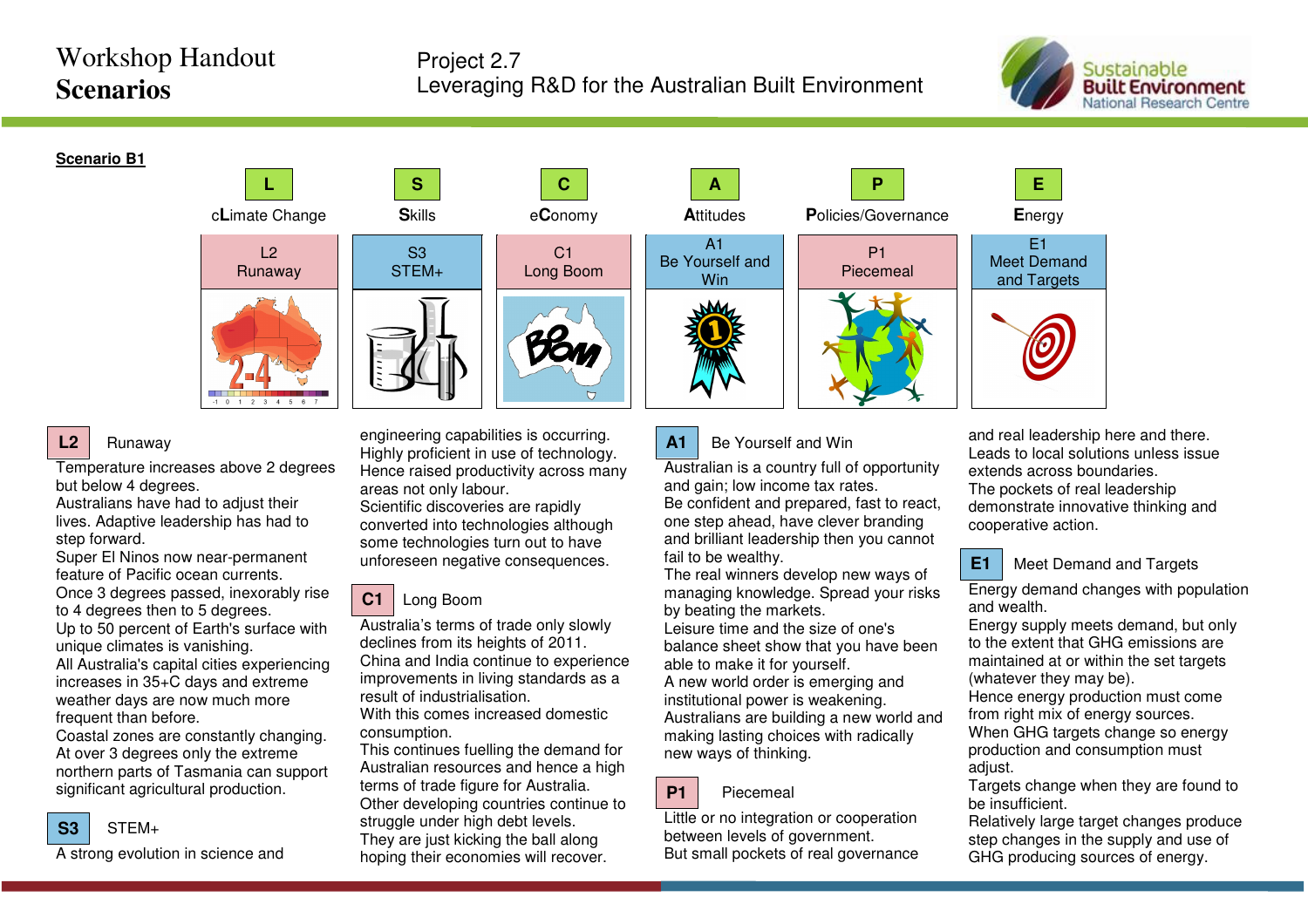# Workshop Handout **Sectors and Factors**



**Scenario B2**



#### **L1**'Age of Loneliness'‡

Temperature increases below and up to 2 degrees.

 Australians are bumbling along without needing to adapt.

 Biodiversity is seriously affected; finely tuned ecosystems are breaking up. A third of all species world wide on their way to extinction.

 Half of summers are now warmer than 2003.

 Marine deserts are spreading – plankton badly hit by the acidification.

 Rivers and vegetation and crops are drying up or dieing.

 Cyclones are more intensity, but not more frequent.

 Increased intensity in both high rainfall events and droughts.



All skills are leaving Australia. No benefits for anyone with skills to remain in Australia.

 Whether skills are acquired in Australia or imported, they leave.

 A vicious circle has been created: there is no one to go into teaching and training positions either.

### **C4**Return to 2001

Australia's terms of trade returns to normal as export prices loose their premium (the terms of trade collapses from its heights of 2011 to return to normal) while the rest of the world experiences growth.

 Resources and energy consumption have been decoupled from economic development and from environmental deterioration.

Australian economy is falling further and

further behind the rest of the world.



Australians are re-connecting across communities.

 Relationships are nurtured, employers have high regard for employees, workplaces are team oriented characterised by cooperation, and partnership based dialog.

 Cooperation, sharing, and taking responsibility are valued.

 Diversity and equality of opportunity is an important to success.

 Leadership is by the people, with the people.

 Best possible training and education for safety and health.



Governance structure that integrates the very local with the global through

intermediary levels.

 Preserves diversity and finds commonality at the global level. Interdependencies are recognised. There is harmonisation of regulations, both between states or nations and between different levels of government.



**Scarcity** 

Australia is not meeting global greenhouse gas emissions targets. As a consequence the world has imposed sanctions on Australia.

 Australia must demonstrate verification that exports meet strict requirements of low carbon content.

 Australians are ignoring targets and are meeting their energy demand from both clean and green energy sources as it suits them.

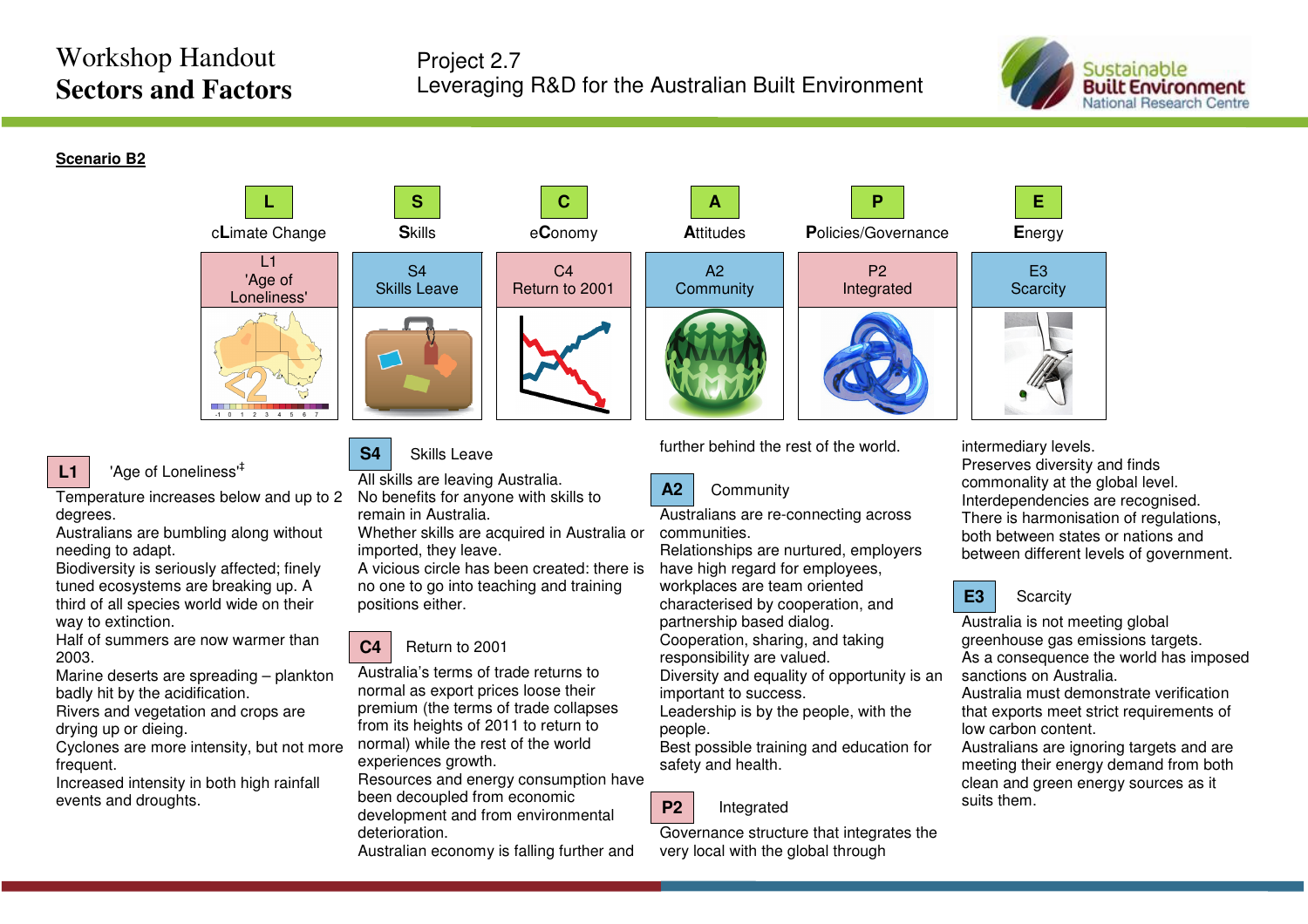# Workshop Handout **Sectors and Factors**



**Scenario B3**



## 'Age of Loneliness'‡

**L1**

Temperature increases below and up to 2 degrees.

 Australians are bumbling along without needing to adapt.

 Biodiversity is seriously affected; finely tuned ecosystems are breaking up. A third of all species world wide on their way to extinction.

 Half of summers are now warmer than 2003.

 Marine deserts are spreading – plankton badly hit by the acidification. Rivers and vegetation and crops are drying up or dieing.

 Cyclones are more intensity, but not more frequent.

 Increased intensity in both high rainfall events and droughts.



Perceptions are that a job is an educated job.

It sufficient to obtain a university degree in order to be employed. Careers in the trades and STEM disciplines are not sought after. When skills gaps occur, employers import people with the required trade or STEM skills.

 Employers only train employees on basic work skills: no skilling up or growing talent internally.

### **C3**Shock Collapse

Australia's terms of trade collapses and the rest of the world experiences ever lower growth.

 Europe and America's fragile financial markets have not recovered from the depths of the 2008 global financial crisis

 Consequently China's exports have slowly dried up too.

 Similarly for other developing countries. Australia's resources export volumes

reduced to a trickle. Terms of trade into negative territory.

### **A3**Order and Security

Strong leaders bring order to a world that is very chaotic and uncertain. Australians have great plans that create certainty towards hopeful future. Benchmarking processes help to monitor progress, then become standard practice with the knowledge captured in systems guides.

 Law and order is maintained to ensure a prosperous future to future generations.

 Government provides for people in need to live decent and secure live, with access to resources and a safety net.



Top-down governance from supranational governance sources. The Australian governments at all

levels are enacting their local duties but it is the global governance systems that are driving local priorities.

 Global governance systems determine directions, priorities, strategies and set constraints.



### Proactive Transition

Australia has been fully converted to green energy.

 No longer GHG emitting fuels or energy sources being used that are not being fully mitigated.

 Even where unmitigated GHG fuels or energy sources could be supplied, there is no market.

 Hence energy demand is only constrained by the total green energy supply.

 Emissions targets are no longer in use since there is no requirement.